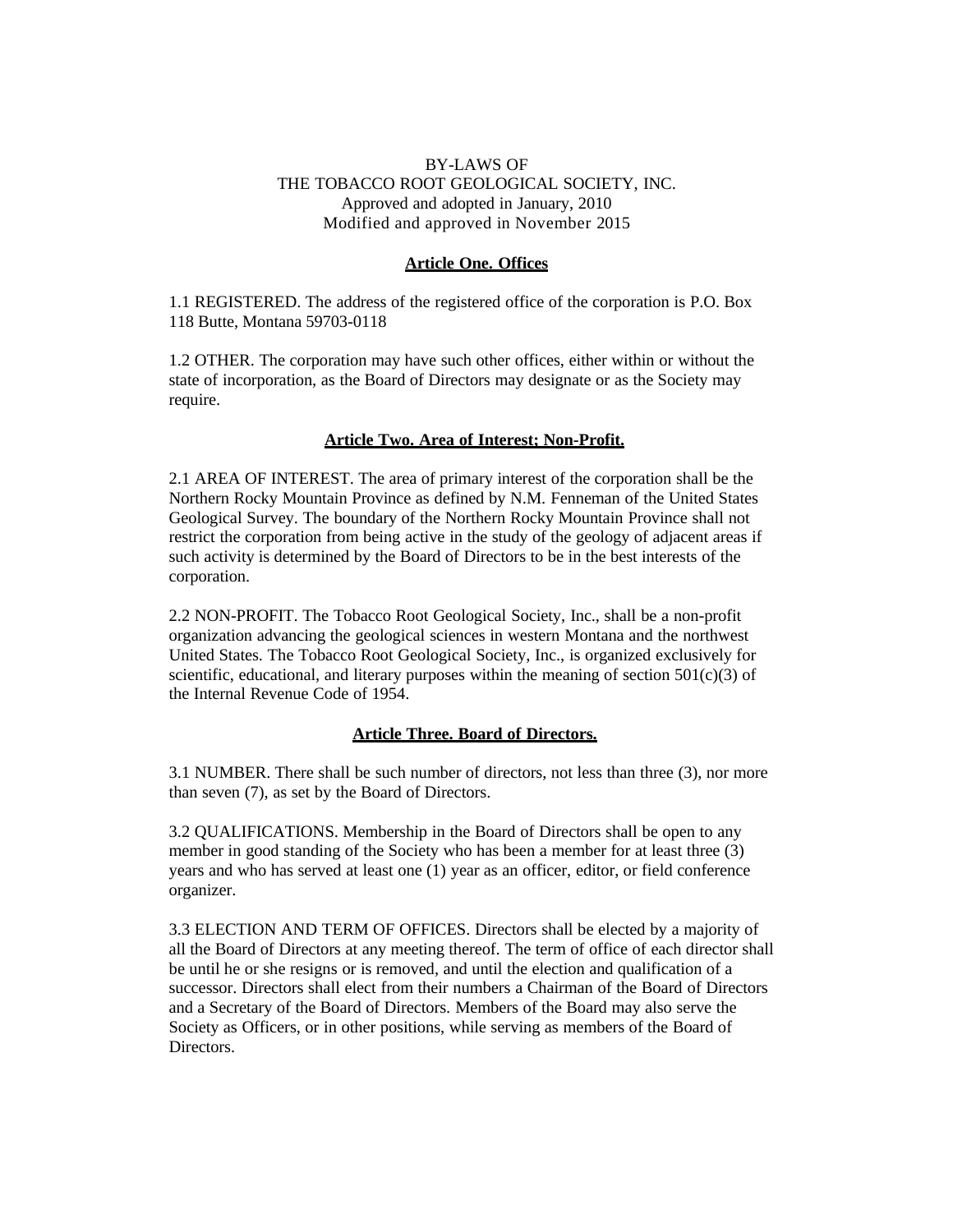#### 3.4 OFFICERS OF THE BOARD OF DIRECTORS

3.4.1 The Chairman of the Board of Directors shall preside at all meetings of the Board of Directors.

3.4.2 The Secretary of the Board of Directors shall be the custodian of the records and of the seal of the corporation, and shall see that the seal is affixed to all documents the execution of which on behalf of the corporation under its seal is duly authorized in accordance with the provisions of these by-laws; see that all notices to the Board of Directors are duly given in accordance with the provisions of these by-laws; and shall record or cause to be recorded in books provided for the purpose, all proceedings of the meetings of the Board of Directors.

3.5. MEETINGS. (a) Place of Meeting. Meetings of the Board of Directors shall be held at the principal office of the corporation, or at such place designated in Notice of the Meeting.

(b) Schedule of Meetings. The annual meeting of the Board of Directors shall be held at least once a year, the date to be determined by the Board of Directors. There may be such other regular meetings of the Board of Directors as may be scheduled by the Board of Directors.

(c) Special Meetings. Special meetings of the Board of Directors may be called at any time by the Chairman, or in his or her absence, upon written request by the Executive Committee or not less than one-third (1/3) of the directors.

(d) Notice of Meetings. Notice of each annual meeting shall be given at least ten (10) days prior to the date thereof. Notice of other meetings, regular or special, shall be given at least five (5) days prior to the date thereof. Notice in each case shall specify the place, day, and hour of the meetings, and, in the case of a special meeting, the purposes thereof. Notices shall be given by the Secretary of the Board of Directors or, in his or her absence or upon his or her failure to act, by an officer designated by the chairman.

(e) Notices and Waiver of Notice. Whatever notice of a meeting is required to be given by law or these by-laws, due legal and personal notice shall be deemed to have been given when the Secretary of the Board of Directors or any officer designated by the Chairman shall have sent a written communication by mail, telegraph, e-mail, or other form of delivery, addressed to the director entitled thereto, at the address shown in the corporation records. A director may waive such notice, either before or after the meeting for which notice is required to be given, and such waiver in writing made by the person entitled to notice shall itself be deemed equivalent to notice. All waivers shall be filed with the records of the corporation.

(f) Transactions. The transactions taken at any meeting, however called in Notice and wherever and whenever held, shall be as valid as though taken at a meeting duly held in accordance with the other provisions of these by-laws, if a quorum be present, and if, either before or after the meeting, each of the director not present thereat shall give a waiver of notice as provided in Section 3.5 (e). All such waivers of notice shall be made a part of the minutes of such meeting. Where notice of a meeting is not in accordance with these by-laws, the attendance of a director at that meeting, for the expressed purpose of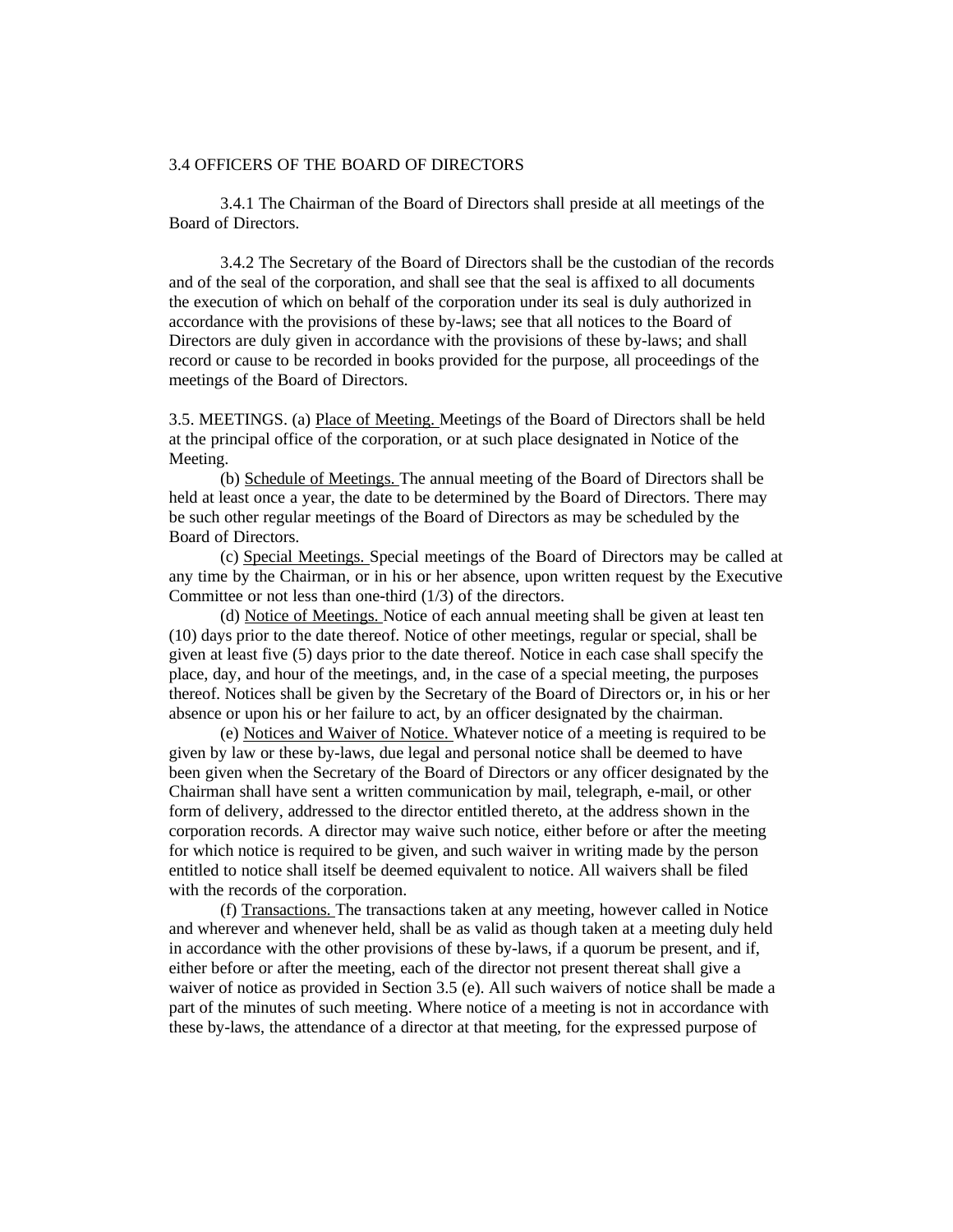objecting to the transaction of any business because the meeting was not lawfully called or convened, does not legitimatize such meeting.

(g) Organization of Meetings. At each meeting of the Board of Directors, the Chairman of the Board shall preside, or in his or her absence, the members of the Board present shall choose a presiding officer. The Secretary of the Board of Directors, or in his or her absence a person appointed by the presiding officer of the meeting, shall act as secretary.

(h) Quorum at Meetings. A majority of the total number of directors shall constitute a quorum for the transaction of business at any meeting, and except as otherwise provided by law or these by-laws, the act of a majority of the directors present at any meeting at which a quorum is present shall be the act of the Board of Directors. In absence of a quorum, a meeting may be adjourned until such time as a quorum may be obtained.

(i) Action Authorized Without a Meeting. If the directors shall severally and/or collectively consent in writing to any action to be taken by the corporation, such action shall be valid as a corporate action as though it had been authorized at a meeting of the Board of Directors. Any such consent shall be filed with the Secretary of the Board of Directors. Action agreed to by a majority of directors through e-mail, all of the directors having been party to discussions of the action via e-mail, shall be valid as a corporate action as though it had been authorized at a meeting of the Board of Directors.

3.6 RESIGNATION, REMOVAL, AND VACANCIES. Any director may resign at any time by giving written notice to the Chairman and to the Secretary of the Board of Directors. Such resignation shall take effect at the time specified therein. If any director should tender his or her resignation to take effect at a future time, the members shall have the power to elect a successor to take office at such time as the resignation shall become effective.

Any director may be removed by vote of two-thirds (2/3) of all directors at a special meeting of the directors called for that purpose.

Any vacancies resulting from resignation, removal, or any other cause may be filled by the directors at any meeting thereof.

3.7 COMPENSATION. The directors shall receive for their services such compensation as the Board of Directors may determine, and reimbursement of such expenses incurred in the performance of their duties as the Board of Directors may determine. Nothing herein shall preclude a director from serving in any other capacity and receiving compensation for such service.

3.8 POWERS AND DUTIES. The Board of Directors is the legal authority for The Tobacco Root Geological Society, Inc. The Board of Directors advises the Officers and membership, and its members serve on the Executive Committee. The Board of Directors holds the final authority for the corporation in circumstances when Officers or the Executive Committee fail to reach decisions, and the Board of Directors may overturn decisions by Officers and the Executive Committee. The Board of Directors may advise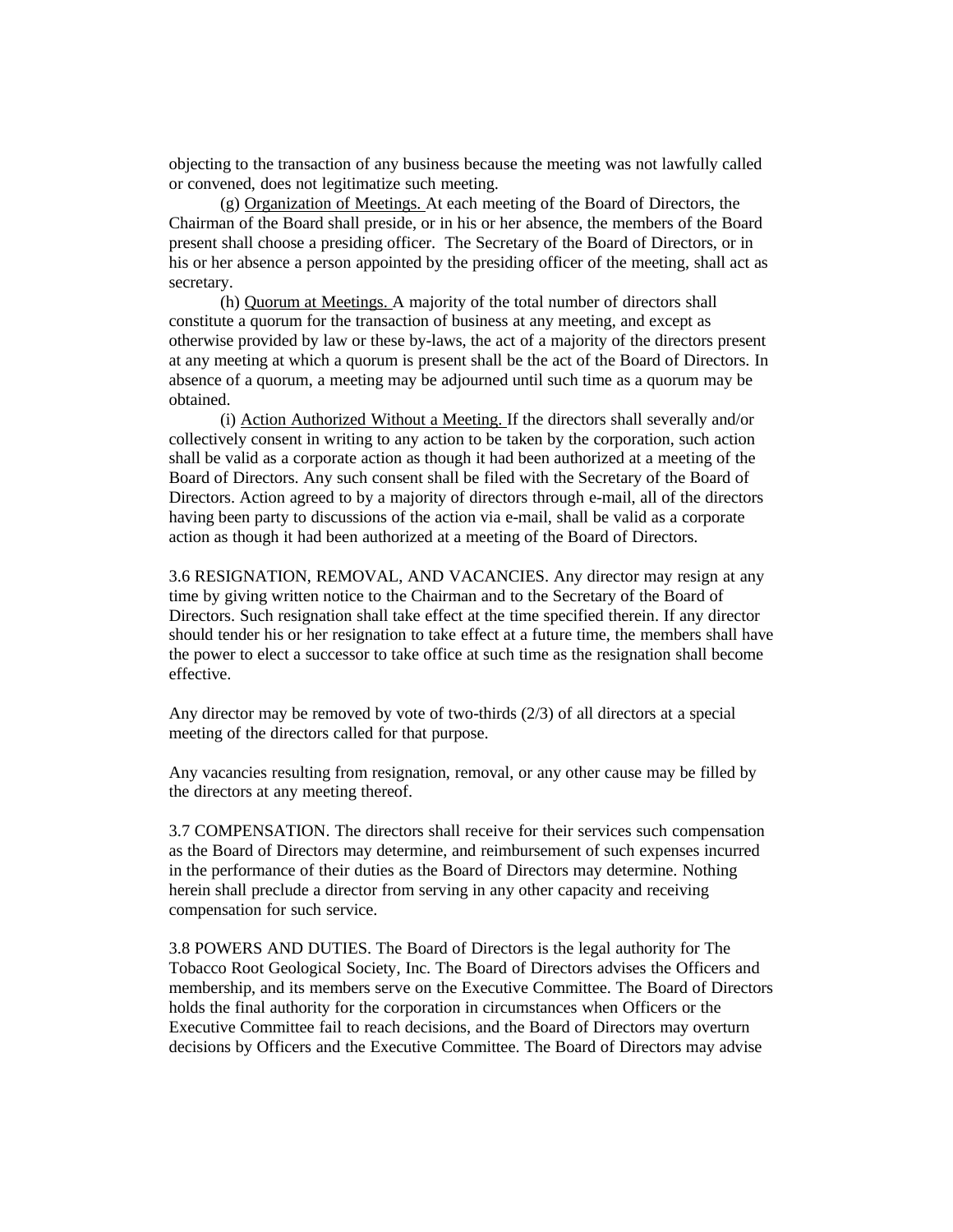or rule on questions at the request of the Executive Committee. The Board of Directors has the power to appoint and remove officers as described in Section 4.3, 4.4, and 4.6. The Board of Directors approves amendments to the by-laws as described in Section 8.1.

#### **Article Four. Officers.**

4.1 NUMBER. The officers of the corporation shall be the President, Vice President, Secretary, Memberships Officer, and Treasurer.

4.2 ELECTION, TERM OF OFFICE, AND QUALIFICATIONS. Each officer shall be chosen by the general membership, and shall serve for a term not to exceed three (3) consecutive years, but may be reelected to the same office or to other offices.

Any officer may occupy two (2) or more offices at the same time, except that no one shall at the same time occupy the offices of President and Vice President or President and Treasurer.

Any member of the Society in good standing is eligible to hold office in the Society.

4.2.1 ELECTIONS – HOW CONDUCTED. (a) Nominations. When elections of officers are necessary, the Executive Committee shall appoint a Nominating Committee who will, prior to the final day of the Annual Field Conference in the year in which officers' terms will expire, provide the Executive Committee with a slate of nominees for each office requiring election. Upon acceptance by nominees, they will become candidates for election.

(b) Elections. Elections shall be conducted by providing a ballot to each member in good standing within 60 days of the end of an Annual Field Conference. Ballots may be provided in physical or electronic form as determined by the Executive Committee, and will include provision for write-in candidates. Ballots must be received by the Secretary of the Society within 30 days (the "final deadline") of the date thereon; ballots will be counted within 10 days of the final deadline. Each candidate who receives a majority of the ballots cast shall be declared to be elected, and his or her term of office shall begin immediately upon election.

4.3 APPOINTMENT OF OFFICERS. The Board of Directors may appoint such other officers as they deem necessary for such terms as they may designate.

4.4 REMOVAL. Any officer may be removed by the Board of Directors at any meeting thereof.

4.5 RESIGNATION. Any officer may resign by giving written notice to the Board of Directors and to the President. Such resignation shall take effect at the time specified therein, and acceptance shall not be necessary to make it effective.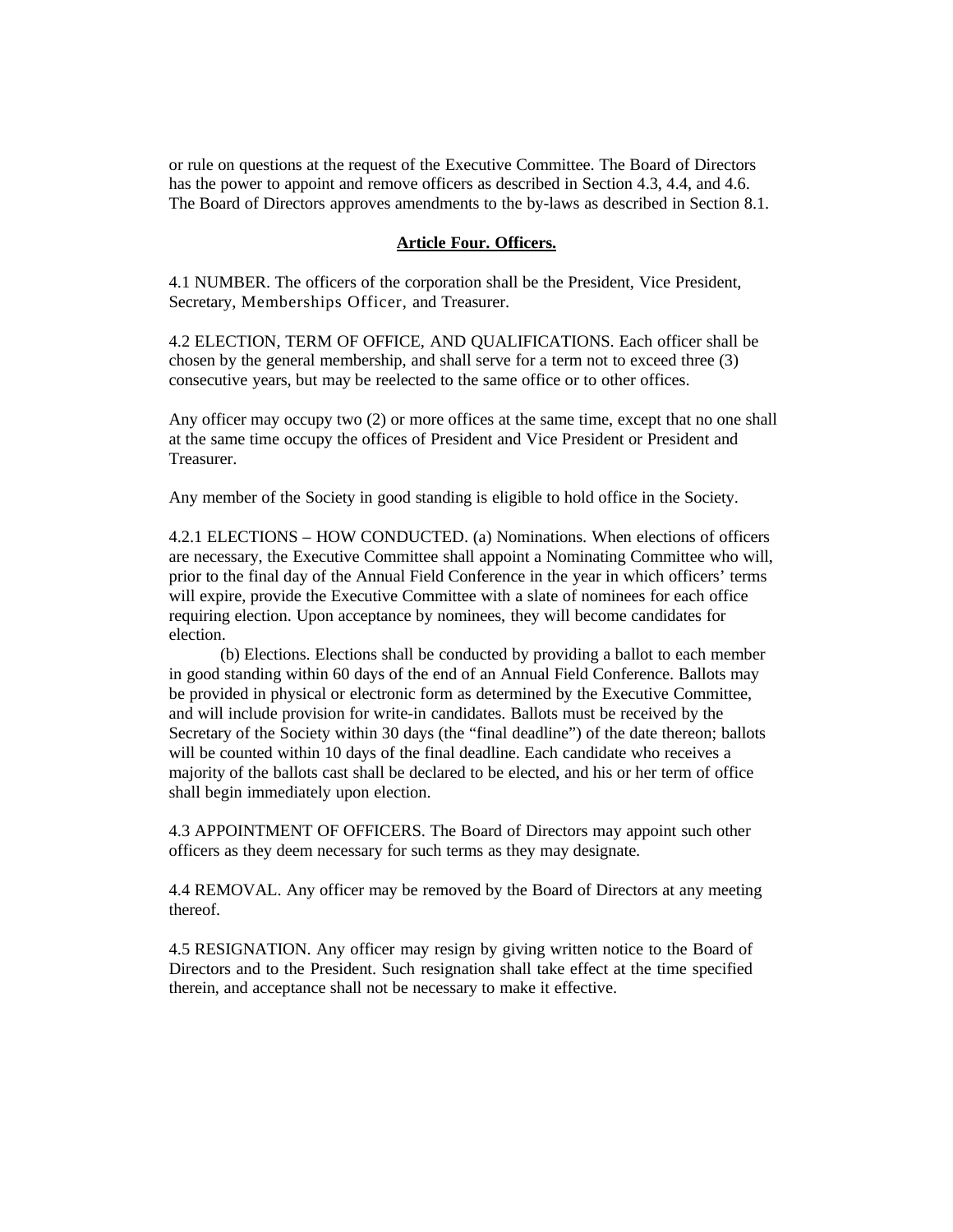4.6 VACANCIES. A vacancy in any office because of a resignation, removal, or any other cause, shall be filled for the unexpired portion of the term of that office by appointment by the Board of Directors.

4.7 PRESIDENT. The President shall be the chief executive officer of the corporation, and as such shall exercise general supervision of all operations and personnel of the Society, subject to the direction or approval of the Board of Directors. The President shall preside over all general meetings of the Society and the Executive Committee. The President shall be a member ex-officio of all committees.

4.8 VICE PRESIDENT. The Vice President shall, under the direction of the President, develop and administer programs, subject to the direction or approval of the Board of Directors. The Vice President shall have such other powers and shall perform such other duties as the Board of Directors, the Executive Committee, or the President may from time to time determine. The Vice President shall act as the President in the absence of the President.

4.9 TREASURER. The Treasurer shall be the chief financial officer of the corporation, shall be responsible for the receipt, custody, and disbursement of the corporation funds and other assets, shall be custodian of the financial records of the corporation, and shall have charge of the investment of the corporation's funds, subject to the direction and approval of the Board of Directors.

The Treasurer, as recipient of monies paid for dues, shall promptly inform the Secretary as to changes in payment status of members, and of new members. In general, the Treasurer shall perform all duties incident to the office of Treasurer, and such other duties as may from time to time be assigned to him or her by the Board of Directors or the President.

4.10. SECRETARY. The Secretary shall record or cause to be recorded in books provided for the purpose, all proceedings of the meetings of the Society, including those of the members and all committees, of which a secretary shall not have been appointed, including the Executive Committee but not including the Board of Directors when it meets separately; see that all notices are duly given in accordance with the provisions of these by-laws, not to include notices that shall apply solely to the Board of Directors; shall see that the books, reports, statements, certificates, and all other documents and records required by law are properly kept and filed.

The Secretary shall respond to, or cause to be responded to, all correspondence pertinent to any aspect of The Tobacco Root Geological Society, Inc., and mail any ballots, newsletters, publications, or other communications of The Tobacco Root Geological Society, Inc. In general, the Secretary shall perform all duties incident to the office of Secretary, and such other duties as may from time to time be assigned to him or her by the Board of Directors or the President.

4.11. MEMBERSHIPS OFFICER. The Memberships Officer shall maintain or cause to be maintained listings of members, their status, and their contact information, in electronic database form, updating information as provided when the Treasurer records payments of dues and other monies. The Memberships Officer will work with the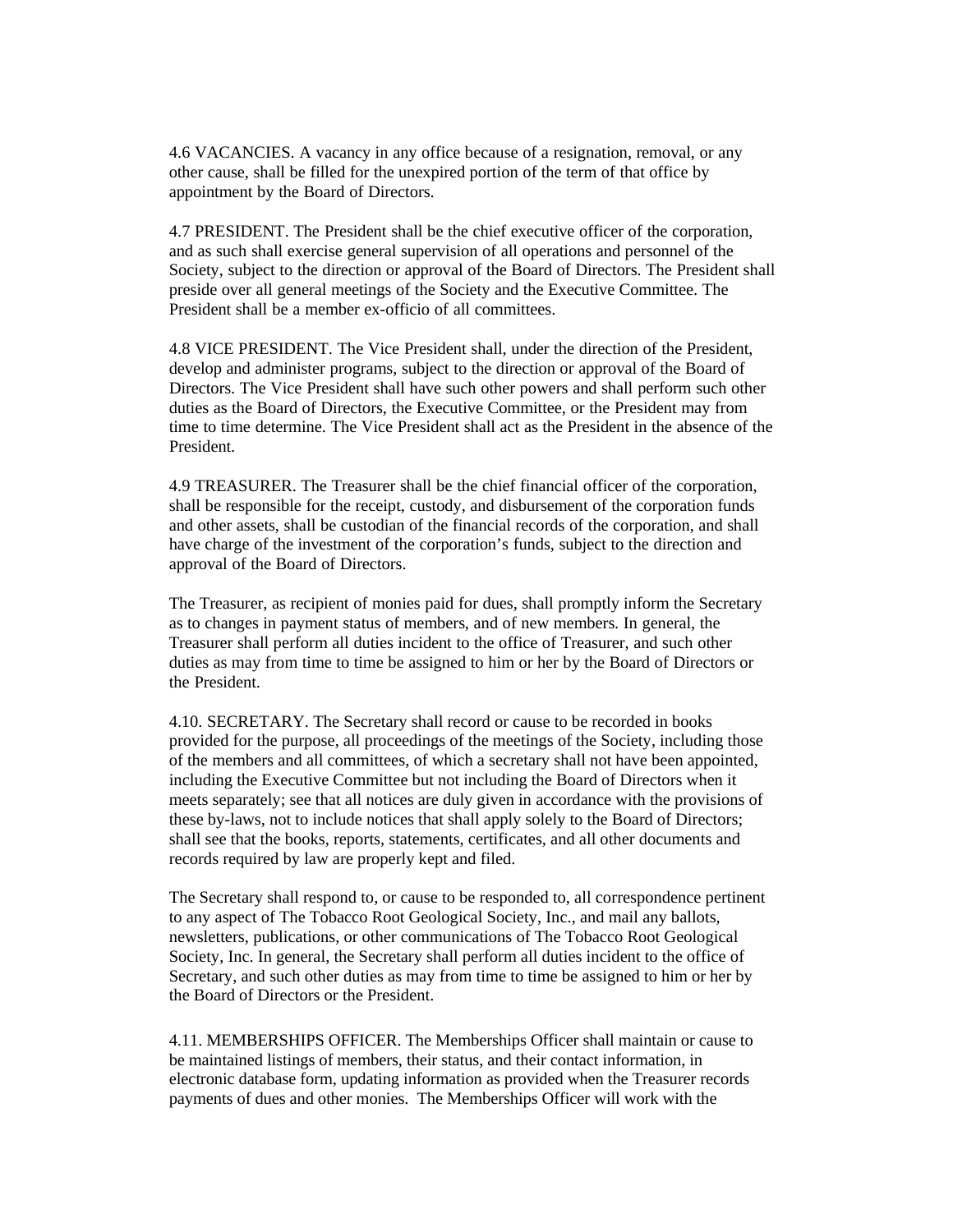Secretary during the registration period for the annual summer field conference. Specifically, the Memberships Secretary will keep track of registration forms for the conference, update memberships related to the conference, and update the contact information for the conference registrants and other TRGS members in the memberlist directory.

## **Article Five. Committees.**

5.1 CREATION AND MEMBERSHIP. The Board of Directors may, by resolution or resolutions adopted by a majority of the Board of Directors, designate one (1) or more committees of two (2) or more members of the Society. Such committees, to the extent provided in the resolution or resolutions, shall have the authority of the Board of Directors in reference to amending, altering or repealing the by-laws; electing, appointing, or removing any member of any such committee or any officer of the corporation; amending the articles of incorporation, restating articles of incorporation, adopting a plan of merger, or adopting a plan of consolidation within another corporation; authorizing the sale, lease exchange, or mortgage of all or substantially all of the property and assets of the corporation; authorizing the voluntary dissolution of the corporation or revoking the proceedings thereof; adopting a plan for the distribution of the assets of the corporation. Designation and appointment of any such committee, and the delegation therein of authority, shall not operate to relieve the Board of Directors, or any individual director, of any responsibility imposed upon the Board of Directors or individual directors by law.

5.2. EXECUTIVE COMMITTEE. The Executive Committee, a standing committee, shall direct all affairs and activities of the Society, subject to oversight by the Board of Directors. The Executive Committee shall consist of the Officers of the corporation as enumerated in Section 4.1, all members of the Board of Directors defined in Article Three, and the editor(s) and webmaster of the Society. A majority of the total number of members of the Executive Committee shall constitute a quorum for the transaction of business at any meeting, and except as otherwise provided by law or these by-laws, the act of a majority of the members of the Executive Committee present at any meeting at which a quorum is present shall be the act of the Executive Committee. In absence of a quorum, a meeting may be adjourned until such time as a quorum may be obtained. In the case that any individual(s) hold(s) more than one position within the Executive Committee, such as serving on the Board and as an Officer, such persons shall nonetheless only have one vote in the Executive Committee.

5.2.1 ACTION THROUGH E-MAIL. Action agreed to by a majority of members of the Executive Committee through e-mail, all of the members of the Executive Committee having been party to discussions of the action via e-mail, shall be valid as an Executive Committee action as though it had been authorized at a meeting of the Executive Committee.

5.2.3 SUBCOMMITTEES. The Executive Committee may designate subcommittees to accomplish the goals of the Society. The Executive Committee may appoint to serve on such subcommittees at least two members in good standing of the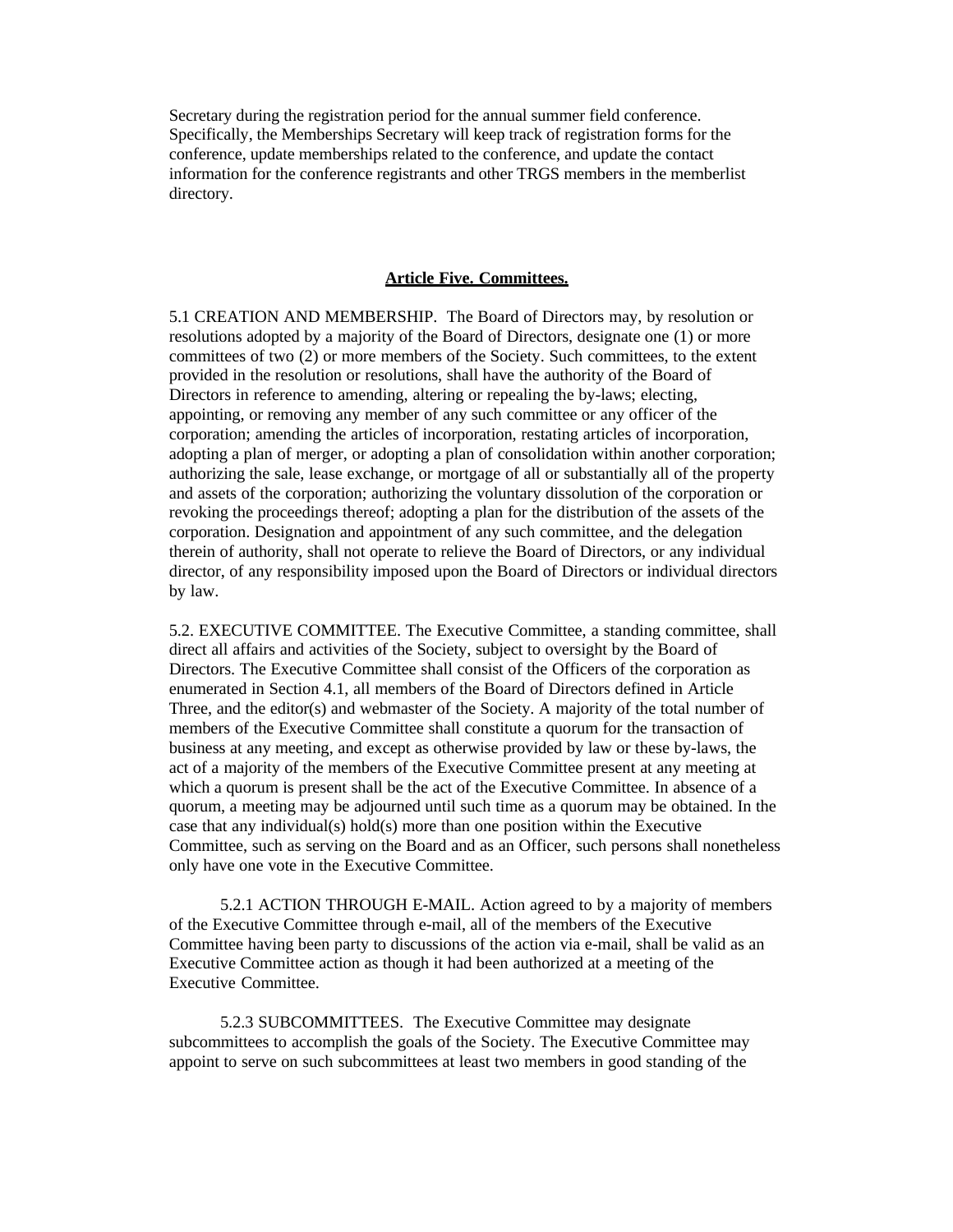Society, as well as non-members of the Society as required by the needs of such subcommittees.

5.2.3 APPOINTMENTS. The Executive Committee may, at its discretion, designate, appoint, or remove one (1) or more individuals to serve the Society as Editor(s), Field Conference Organizer(s), webmaster(s), or to serve in other roles as the Executive Committee may determine. Such appointees should, to the extent practicable, be members in good standing of the Society.

#### **Article Six. Membership.**

6.1 MEMBERSHIP. The general membership of the Society shall consist of Annual, Lifetime, Charter, and Honorary Members. Each member of the Society shall be entitled to one vote for each issue brought before the membership.

6.2 REQUIREMENTS AND TERMINATION. Membership in the Society shall be open to any person interested in the geology of the northern Rocky Mountains and in furthering the objectives of the Society.

Non-payment of dues shall result in termination of membership.

6.3 ANNUAL MEMBERS. Annual Members shall be those persons who pay the annual dues established by the Executive Committee.

6.4. LIFETIME MEMBERS. Lifetime Members shall be those persons who pay the onetime lifetime dues which shall be twenty times the annual dues established by the Executive Committee.

6.5 CHARTER MEMBERS. Charter Members are those persons who paid a one-time dues of \$25.00 before April 1, 1975. Charter Members shall have privileges of Lifetime Members.

6.6. HONORARY MEMBERS. The Executive Committee may confer Honorary Membership upon persons performing outstanding services for the Society or for the advancement of the study of the geology of the northern Rocky Mountain region. Honorary Members shall not be required to pay dues and shall have the privileges of Lifetime Membership.

# **Article Seven. Corporate Seal.**

7.1 CORPORATE SEAL. The Board of Directors shall provide a corporate seal which shall be circular in form and shall have inscribed thereon the name and the state of incorporation, and the words "Corporate Seal." The seal shall be stamped or affixed to such documents as may be prescribed by law or custom or by the Board of Directors.

## **Article Eight. Amendments.**